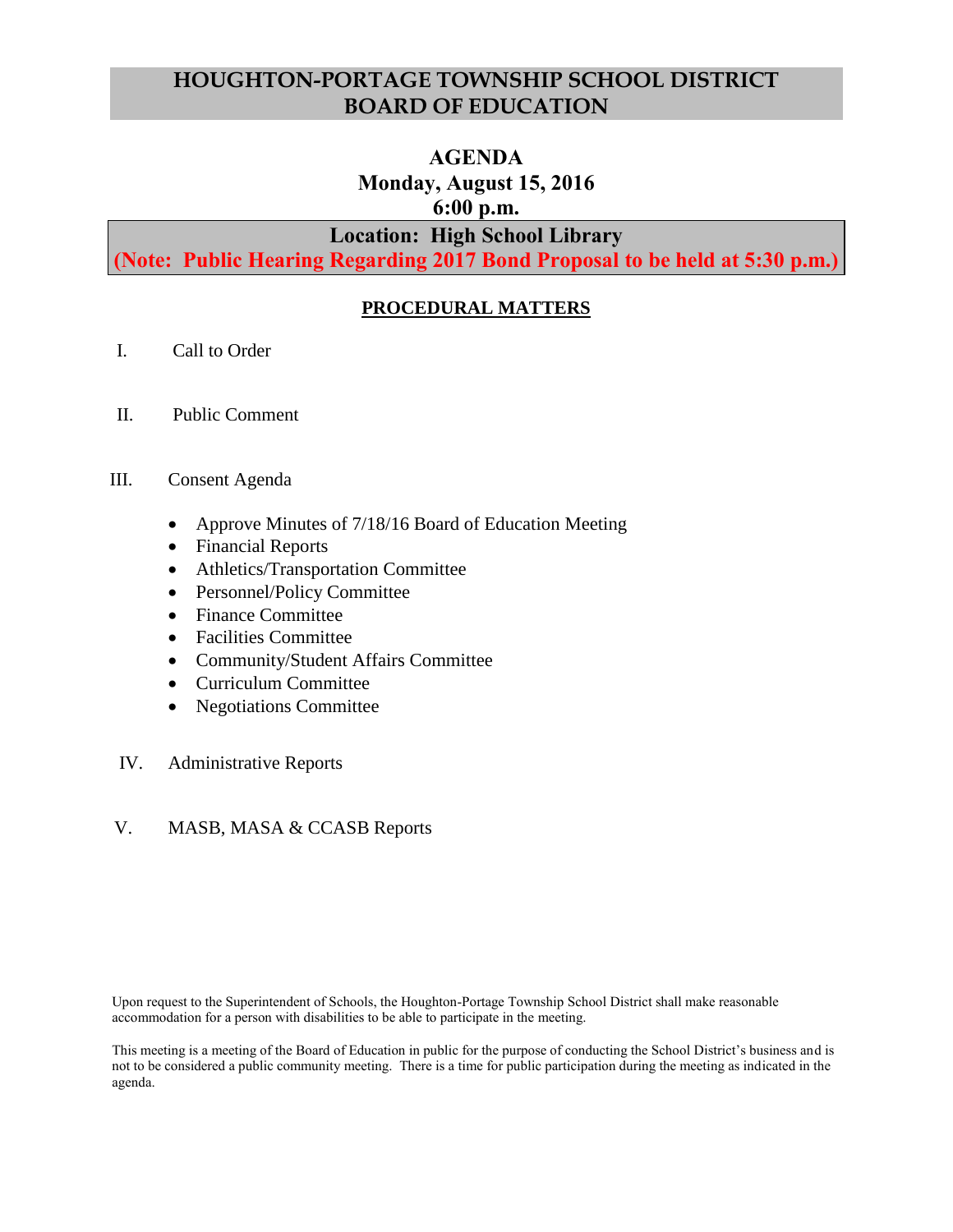- VI. Discussion Items
	- 1. Enrollment Update
	- 2. Certification of Delegates for MASB

#### VII. Action Items

- 1. Resolution to Continue Using Great Marks For Schools ("GMS")
- 2. Acceptance of 2016-17 Elementary, Middle School & High School Handbooks
- 3. Approval of Fall Athletic Coaches
- 4. Approval of Houghton High School Course Listing
- 5. Approval to Hire Special Ed Teacher
- VIII. Other Concerns or Public Comment
- IX. Adjournment

Upon request to the Superintendent of Schools, the Houghton-Portage Township School District shall make reasonable accommodation for a person with disabilities to be able to participate in the meeting.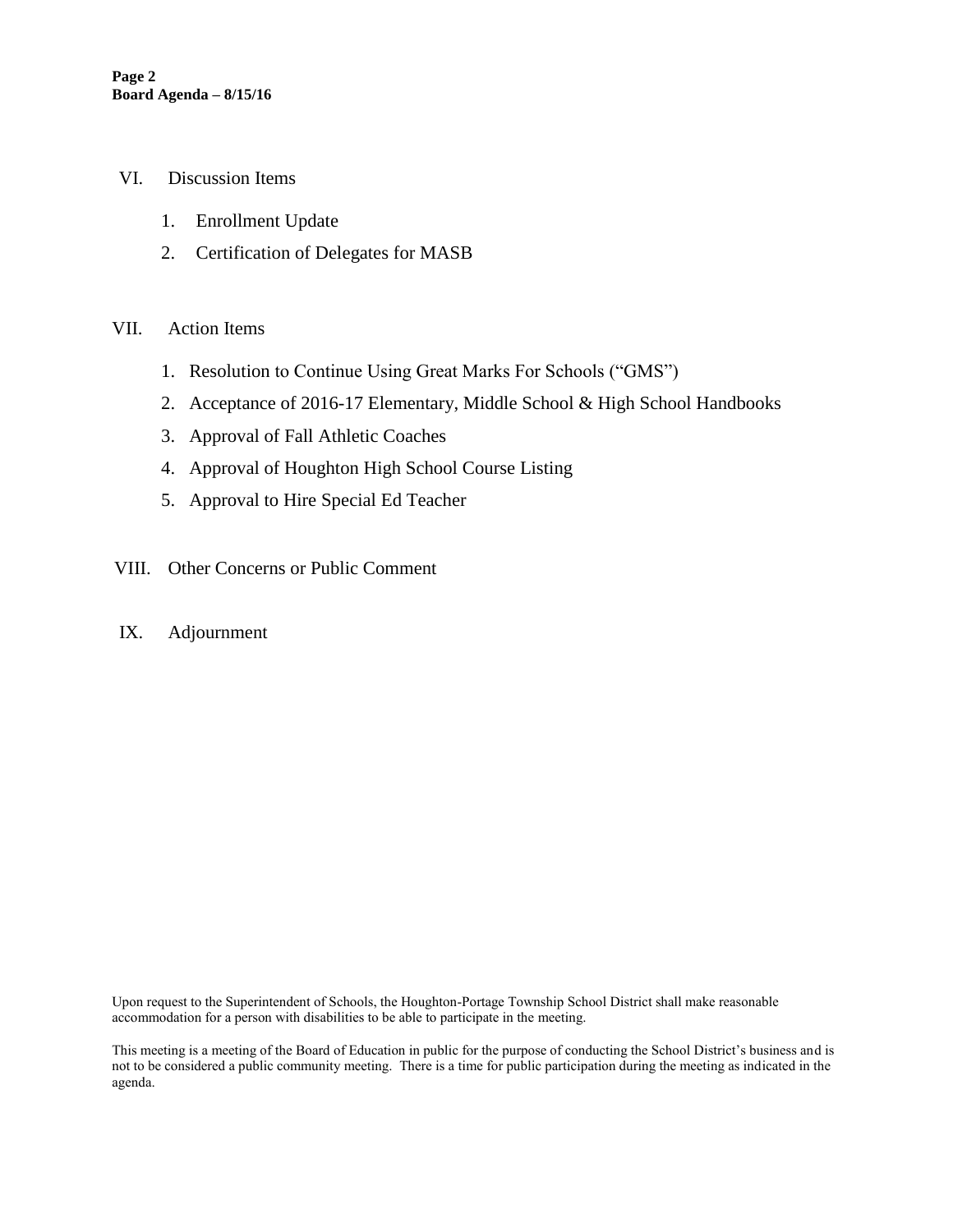#### **DISCUSSION ITEMS**

#### **1. Enrollment Update**

At the time of the Board meeting, the superintendent will provide an enrollment update.

#### **2. Certification of Delegates for MASB**

At the time of the Board meeting, Brad Baltensperger will initiate a discussion regarding MASB delegate assembly representatives. Our Board needs to select one delegate and one alternate. This is done each year at this time.

## **ACTION ITEMS**

#### **1. Resolution to Continue Use of Great Marks For Schools ("GMS")**

At the time of the Board meeting, the superintendent will ask that the Board approve a resolution to continue the use of GMS for the hiring of substitute teachers and others as needed.

#### **2. Acceptance of 2016-17 Elementary, Middle School & High School Handbooks**

At the time of the Board meeting, the superintendent will request acceptance of the 2016- 17 Elementary School, Middle School and High School Handbooks. As you know, these handbooks were distributed to you via e-mail on 8/10/16.

#### **3. Approval of Fall Athletic Coaches**

At the time of the Board meeting, the Athletic Director will recommend the hiring of fall athletic coaches for the 2016-17 school year, as per the attached list.

Upon request to the Superintendent of Schools, the Houghton-Portage Township School District shall make reasonable accommodation for a person with disabilities to be able to participate in the meeting.